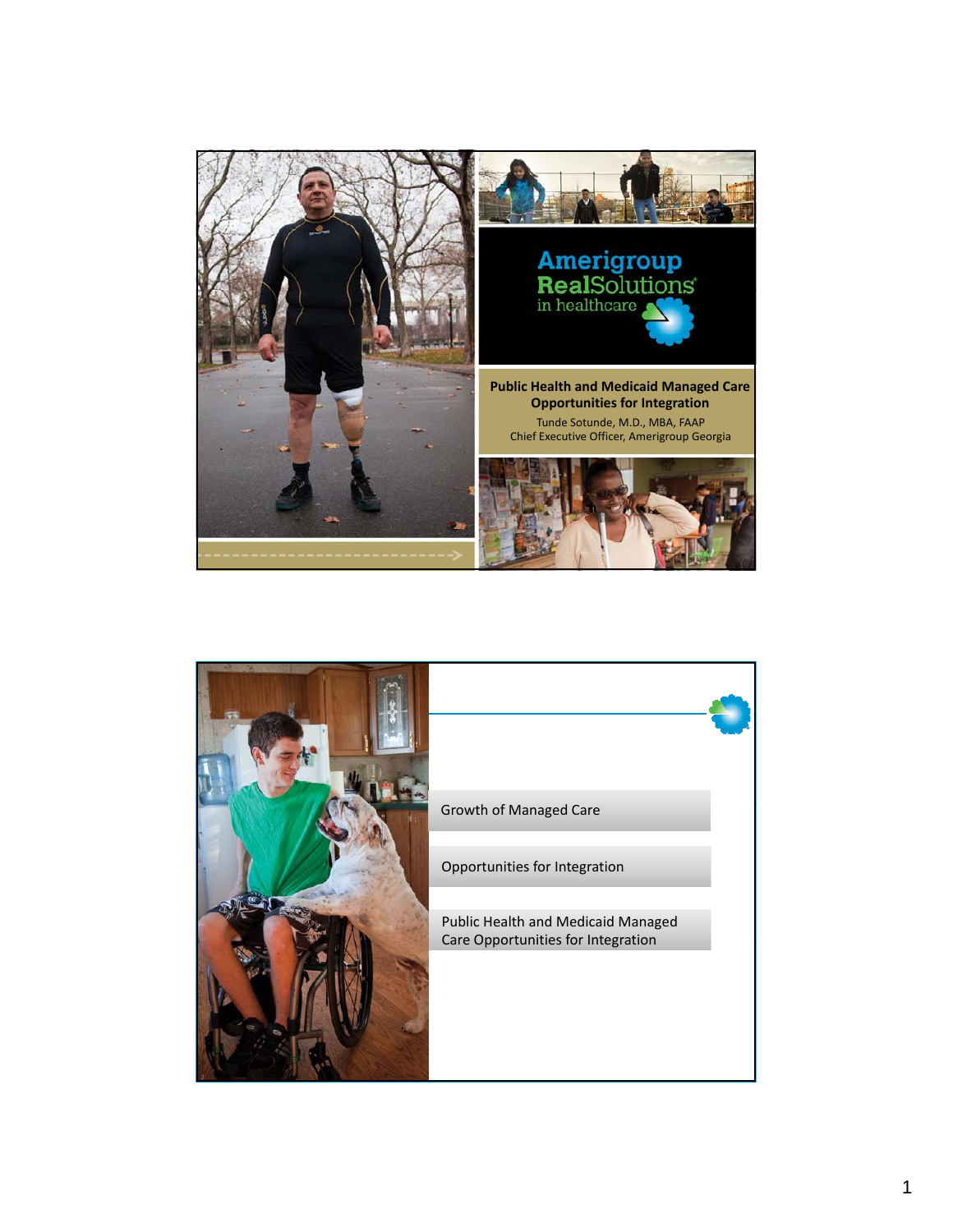## **Growth of Managed Care**

## • **New environment for public health** – Rapid transition to managed care

- 
- Average monthly Medicaid enrollment in 2011 more than 55 million
- 66 percent of Medicaid beneficiaries are in managed care programs

## • **What public health and managed care have in common**

- Population‐based approaches to health
- Increasing emphasis on prevention

3

- Required to measure and demonstrate health outcomes
- Responsible for direct service delivery

## • **Barriers to alignment of public health and managed care**

- Traditional isolation between medical and public health sectors
- Limited participation among key stakeholders
- Lack of coordination between clinical‐ and population‐based services
- Limited data sharing and interagency reporting requirements